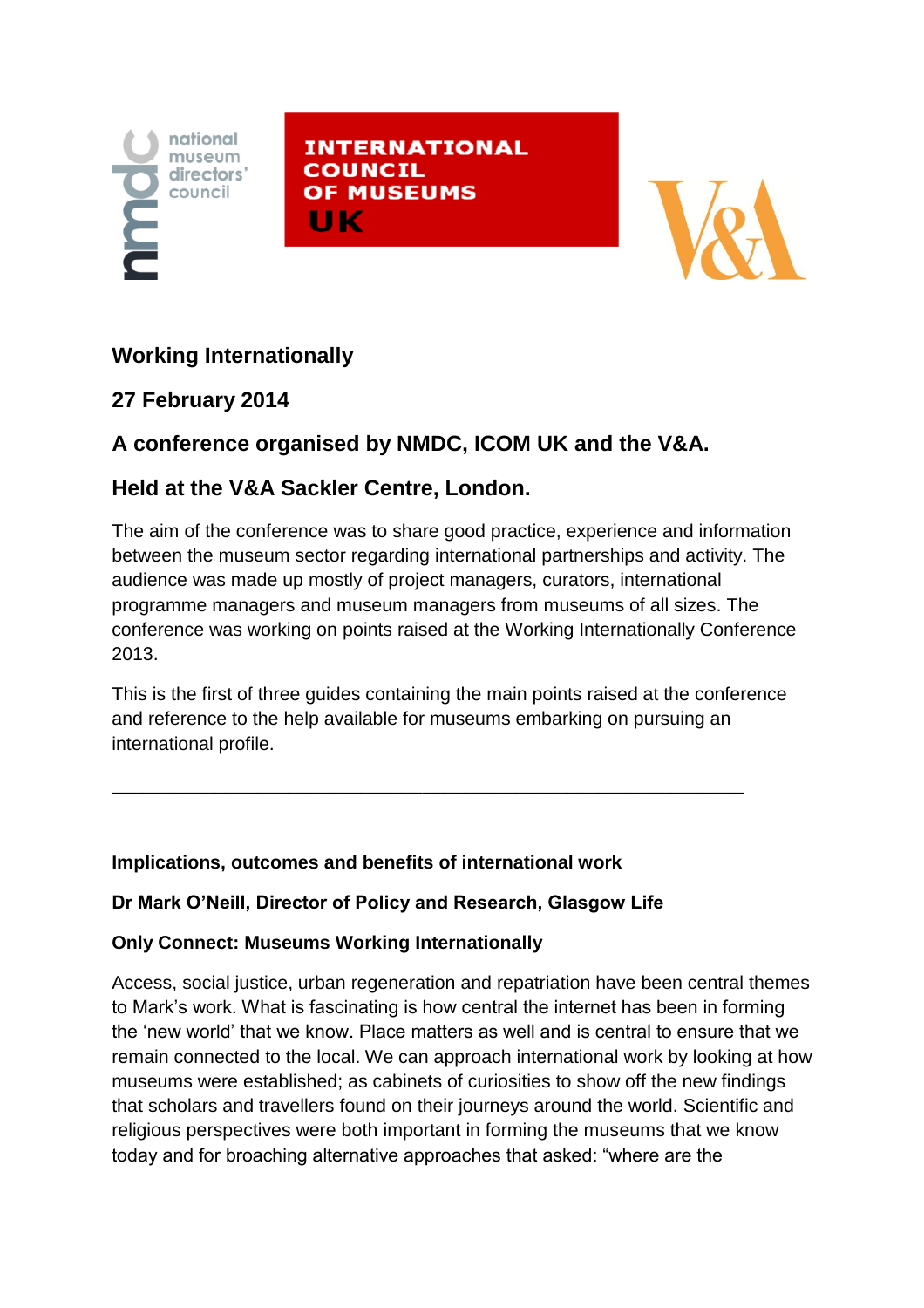kangaroos in the bible?". Museums were invented to look at dealing with new findings from globalisation.

Pre-industrialised Glasgow held a position on the periphery of the commercial world but soon became the fastest growing city in Europe moving its position to the centre of the Atlantic, as an important port and trading centre. Between 1980 - 90, 60,000 jobs were lost and the city went through de-industrialisation. The City has since gone through a cultural renaissance, culture has been a central component to this new vision of the city. Glasgow's development connects it to the world. Huge inequalities still exist however culture has remained central to the vision of the city, with £26 spend per head on the arts and a quarter of the population from the poorest of the city's areas still visiting museums.

Glasgow Life has numerous sustainable and important international connection. Projects currently taking place range from: a set of research programmes between Glasgow and Japan, Glasgow owns a living tree exhibit in Ecuador, strong links remain in Northern India. A group recently travelled to Palestine and have been to Bulgaria on an experience sharing trip. Since 1990, the Open Museum has worked with excluded communities from Brazil and South Africa. A touring programme has been established that enables audiences from around the world to view collections from Kelvingrove and the Burrell Collection in their own countries.

International Work has to be justified when there is still so much poverty present in Glasgow. Working internationally only works because it is such a central part of the social inclusion story. Museums are part of the future story of the city.

http://www.glasgowlife.org.uk

#### **Professor Hans Martin Hinz, President ICOM**

ICOM's mantra is to work internationally and to enable capacity building to protect cultural heritage. Museums should help people to understand the world, to look at identity and to aim to be more inclusive. ICOM is a partner in the inclusive museum.

Museums were established to provide a new view on international collaboration. They aim to make integration and immigration better understood. It is important to reflect on re-interpretation of collections so that previous and narrow perspectives are widened to incorporate the contemporary need to make collections relevant to all. 'This is our common past' should be said when visitors leave exhibitions. Diverse stories need to be told. There are 31 international committees within ICOM who exchange ideas and best practice across the world. There are more challenges for working internationally, these are highlighted in Europe's past history, during the Nazi era in Germany and the Apartheid system in South Africa. The increase in international exchange reflects a general global perspective. Hans Martin